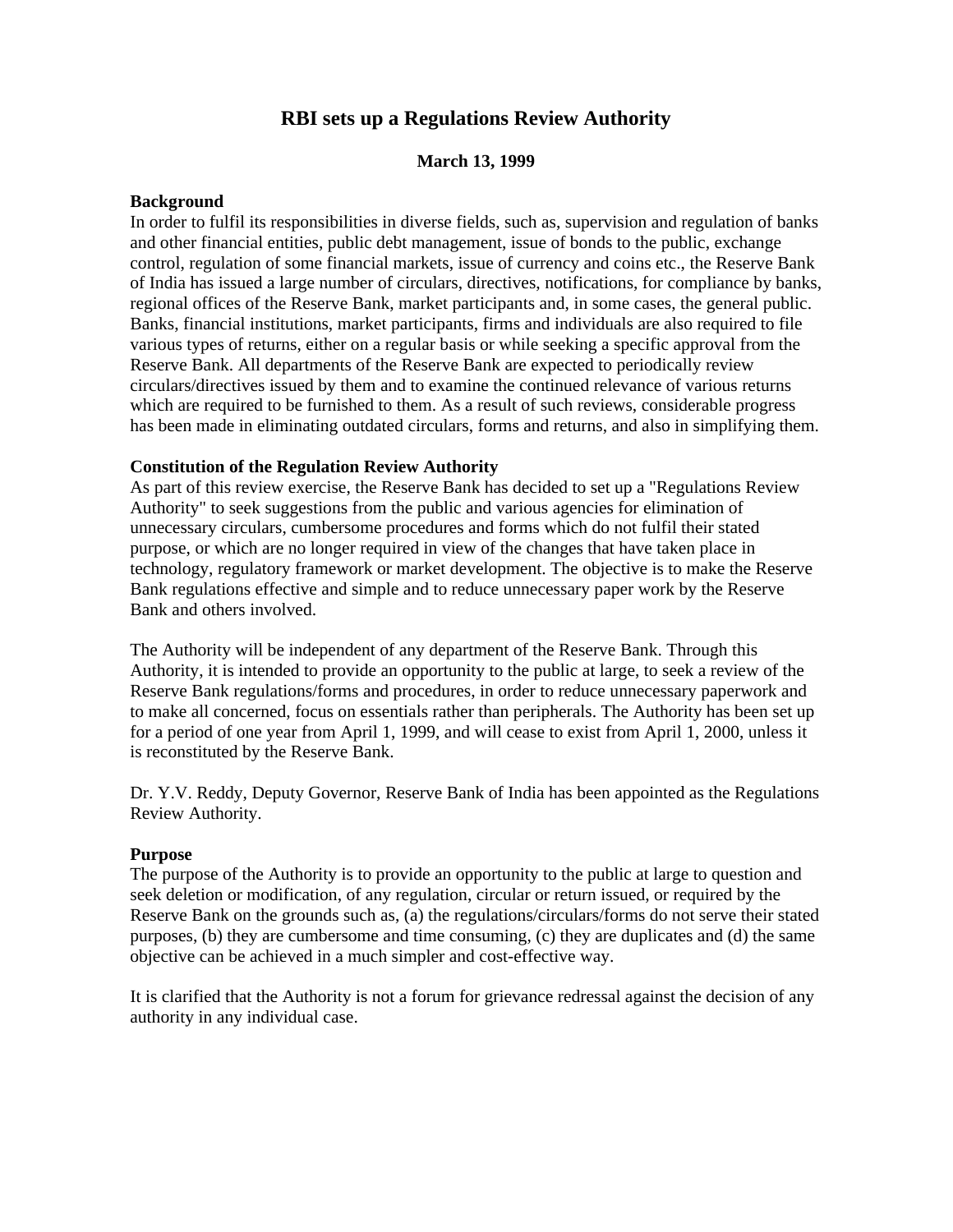It is further clarified that the Authority is not a policy making forum, and will not deal with issues relating to overall macro-economics, financial or banking policies.

#### **Who can Apply?**

Anyone can apply to the Regulations Review Authority - a citizen, a non-resident Indian, an institution (including banks) an association, an academic or even an RBI employee. It is not necessary for the applicant to be an affected party.

Applications are to be made entirely on voluntary basis. It is emphasised, that unless a specific decision has been taken by the Reserve Bank to change a particular regulation, circular, or form, the existing regulation and practice will continue to be in force. All agencies/public are expected to continue to conform to the Reserve Bank regulations and directives, until they are specifically changed. A mere application to the Authority will not constitute a ground or provide justification for ignoring or violating any of the regulations, etc., currently in force.

## **What could an applicant seek?**

The applicant may suggest a review of any regulation, rule, scheme, circular, advice, form to be filled, or procedures prescribed by the Reserve Bank, in order to fulfil the purposes mentioned above, and to make the RBI regulations simple and effective.

The applicant can also seek a review of the regulations which cover the Reserve Bank employees, such as, staff regulations, provident fund and general regulations.

The applicant may even propose to introduce a regulation to avoid fraud/public inconvenience, or to avoid arbitrariness in processing of cases, or to bring in greater transparency in the Reserve Bank.

## **How to make an application?**

There is no prescribed form for making an application. The applicant may simply put down the details on a plain white paper. The application would no doubt contain the name and address of the applicant, the suggestion made and its justification, in as much detail as possible, with an illustration to enable the Authority to take an expeditious view on the application.

## **How will the Authority process an application?**

The Authority has been given full freedom to evolve its own procedure to process the applications. It has the powers to give personal hearings or seek written clarifications from the applicants or obtain opinions of any persons/organisations.

#### **What are the considerations for the Authority?**

While taking a view on an application, the Authority will have the following considerations: whether the purpose for which a regulation was introduced continues to serve that purpose; whether the purpose can be served by any other means, such as, self-regulation, self-declaration, expost random check, etc.; whether the cost of compliance incurred by the regulated is commensurate with the benefits arising out of such a regulation; whether all the information sought by the regulator is being used purposefully and whether such information can be less intrusive and more focussed.